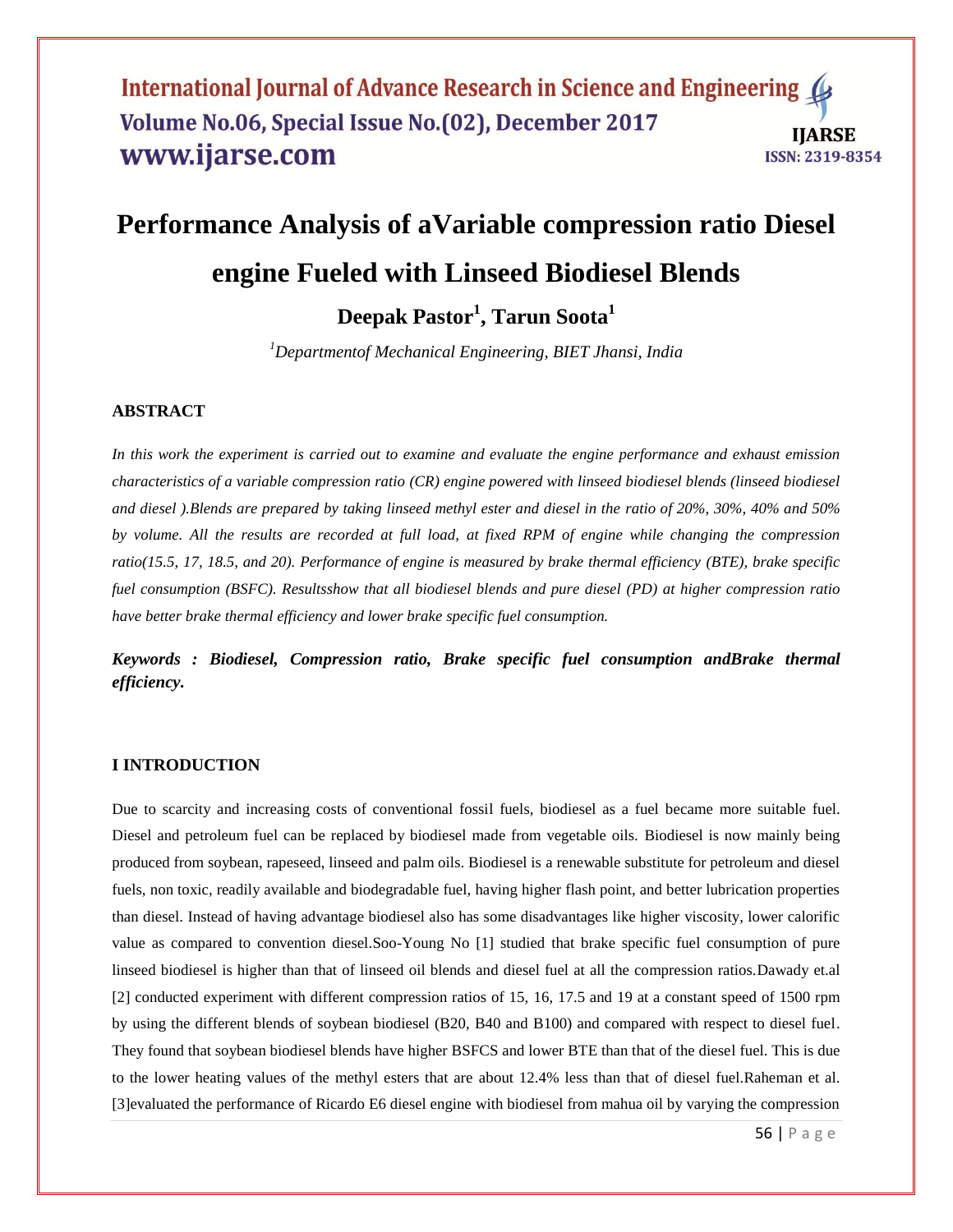ratio. They observed that brake thermal efficiency decreases, brake specific fuel consumption (BSFC) increases at all compression ratio (18:1 to 20:1) with increase in percentage of biodiesel in diesel.Nagaraja et al. [4**]** were conducted experiments on direct injection variable compression ratio (16:1, 17:1, 18:1, 19:1 and 20:1.) engine when fueled with pre- heated palm oil and its blends (5%, 10%, 15%, 20%) with diesel (on a volume basis). On investigation and comparison with standard diesel at constant speed and full load, the brake power of B20 is higher than that of standard diesel and other tested fuels at higher compression ratio and full load condition.Silambarasan et al. [5]observed that the BTE gradually increase with increasing compression ratio. At maximum load with the compression ratio of 19.5, the BTE of Annona methyl ester blend 20 is 31.67% and it is almost equal to the neat diesel fuel. They also observed that the BSFC is gradually decreases with increasing compression ratio.At maximum load with the compression ratio of 19.5, the BSFC for A20 is 0.301kg/kW-hr. Nabi and Hoque [6] conducted the experiment from Linseed biodiesel and performance study of a diesel engine with diesel was carried out. Efficiency of biodiesel (B10, B20) is 1% and 2% lower than diesel fuel due to low volatility, higher viscosity and density.

#### **II PREPARATION OF BLENDS**

To make methyl ester of Linseed biodiesel trans-esterification process was used. This process comprises of two processes in first process, specific quantity of 500 ml Linseed oil in a round flask is taken and it is heated to temperature of about 53°C on a hot plate magnetic stirrer after that 100 ml methanol with 5 ml H<sub>2</sub>SO<sub>4</sub> is added to it. This mixture is stirred at a RPM of 1500 and at 53°C constant temperature, for around two hours till ester formation starts. After that this mixture is kept stationary for around eighteen hours, in a separating funnel. Two layers are formed, lower layer is glycerol and lower layer is separated out. Upper layer is used for post processing. In post processing the pre-processed Linseed oil is heated to 53°C, after that mixture of 100 ml methanol with 5 gm of NaOH is added to it and stirred again at RPM of 1500 and at 53°C constant temperature till ester formation starts. Again this mixture is kept stationary for around eighteen hours, in a separating funnel. Two layers are formed, lower layer is glycerol and lower layer is separated out. The top layer is methyl ester of linseed oil. Blends are prepared by taking linseed methyl ester and diesel in the ratio of 20:80, 30:70, 40:60 and 50:50 by volume before conducting the experiment.

| S.N | <b>Blends</b> | Kin.Viscosity(cst)@4<br>$0^{\circ}C$ | Density $(g/ml)@15°C$ | <b>Calorific</b><br>value(cal/gm) |
|-----|---------------|--------------------------------------|-----------------------|-----------------------------------|
|     | Pure diesel   | 2.72                                 | 0.850                 | 10455                             |
|     | <b>B20</b>    | 3.04                                 | 0.857                 | 10292                             |

**Table 1.Results of physico-chemical properties of diesel with linseed methyl ester blends**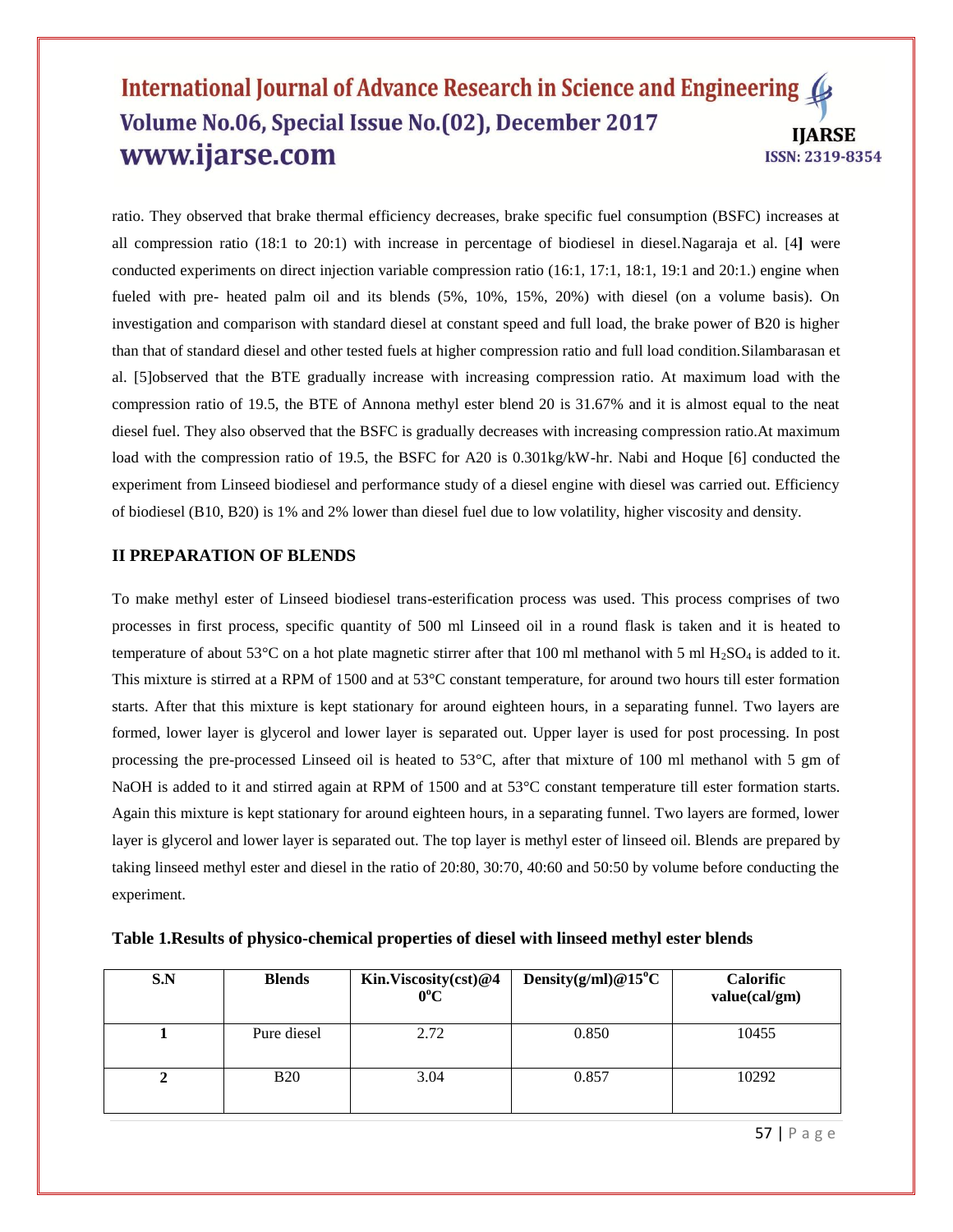| 3                  | <b>B30</b>  | 3.21         | 0.860        | 10211       |
|--------------------|-------------|--------------|--------------|-------------|
|                    | <b>B40</b>  | 3.37         | 0.864        | 10129       |
| 5                  | <b>B50</b>  | 3.53         | 0.867        | 10047       |
| 6                  | <b>B100</b> | 4.34         | 0.885        | 9640        |
| <b>Test Method</b> |             | IS 1448 P-25 | IS 1448 P-32 | IS 1448 P-6 |

#### **III EXPERIMENTAL PROCEDURE**

The experiments is carried out on a single cylinder, four stroke, water cooled, direct injection, variable compression ratio engine (TV1, Kirloskar oil Engine Ltd. India). The compression ratio of the engine can be changedby lowering or raising the head assembly from outside of engine. The measurement of linear movement of head assembly gives micrometer reading, which can be directly used for measurement of compression ratio, with the help of table/graph showing micrometer reading corresponding to the value of compression ratio. Two fuel tanks are attached to the engine, one for conventional fuel and second is for test fuel. For easy switching between fuels valves are provided, so that we can switch between two fuels while running engine condition. Test fuel tank is attached to a weighting machine, the output signal of fuel weight is supplied to control panel by means of output cable from weighting machine. Eddy current dynamometer is coupled to the engine for applying brake load the variation of load with respect to current is shown on the control unit. Initially the engine is started with diesel and is allowed to run for 20 to 25 minute to warm up. Once the engine is warmed up, the blend of linseed biodiesel is poured in to the primary tank with the help of funnel.After 5-6 minute the valve which allows the diesel to flow into the engine is closed and the other valve allowing linseed biodiesel blend to the cylinder is opened .And then the compression ratio is set by raising and lowering the cylinder head. And once the engine reached at full load condition corresponding reading were recorded with help EPA software and exhaust analyzer. And same procedure is followed for taking the reading of next blend.

#### **IV PERFORMANCE ANALYSIS**

**4.1. Brake thermal efficiency:**The Brake Thermal Efficiency of all linseed biodiesel blends is found to be lower than that of diesel fuel. The reason behind the lower efficiency is the higher viscosity as well as lower calorific value of linseed biodiesel blends as compared to pure diesel. The lower calorific value & higher viscosity causes improper atomization inside the combustion chamber leading a reduction in the efficiency of the engine[**6].**In the experiment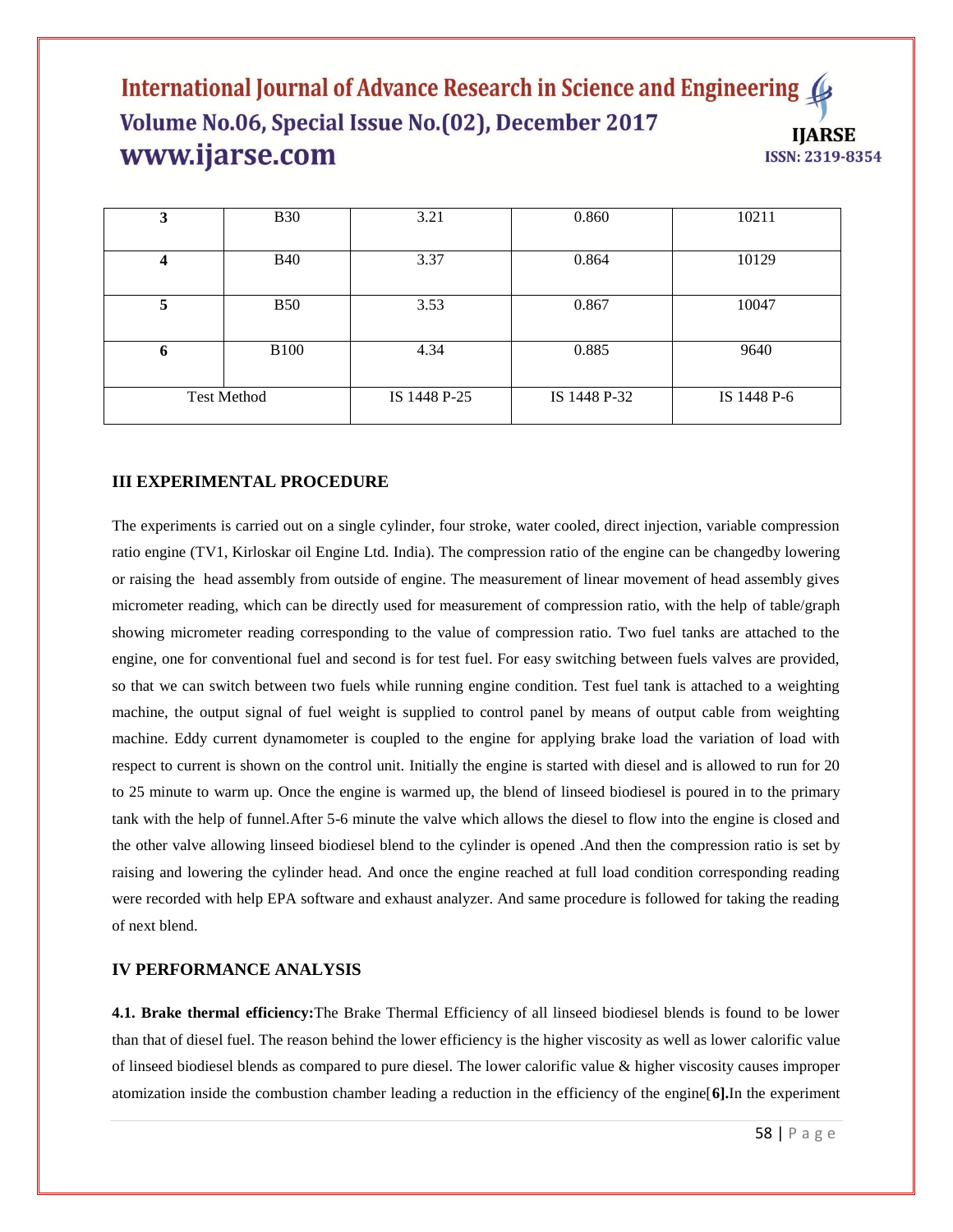brake thermal efficiency increases as the compression ratio increases for different biodiesel blends and diesel.This is because as CR increases there is decrease in viscosity and improvement in atomization of fuel and better mixing of fuel with air hence better combustion **[7].**



**Fig.1 BTE for different fuel blends at different CR at full Load**

**4.2. Brake Specific Fuel Consumption (BSFC)** It can be seen from the graph that the BSFC is lower for diesel at all compression ratios and increases as the blend proportion is increased. At higher percentage of blends, the specific fuel consumption is more. This is due to the decrease in calorific value and increase in density of fuel. It can also be seen from the graph as compression ratio increases the BSFC decreases for all blends of LME as well as pure diesel. It is due that increase in compression ratio results decrease in viscosity of fuel which causes proper atomization of fuel and better combustion which reduces the mass of fuel per unit brake power.